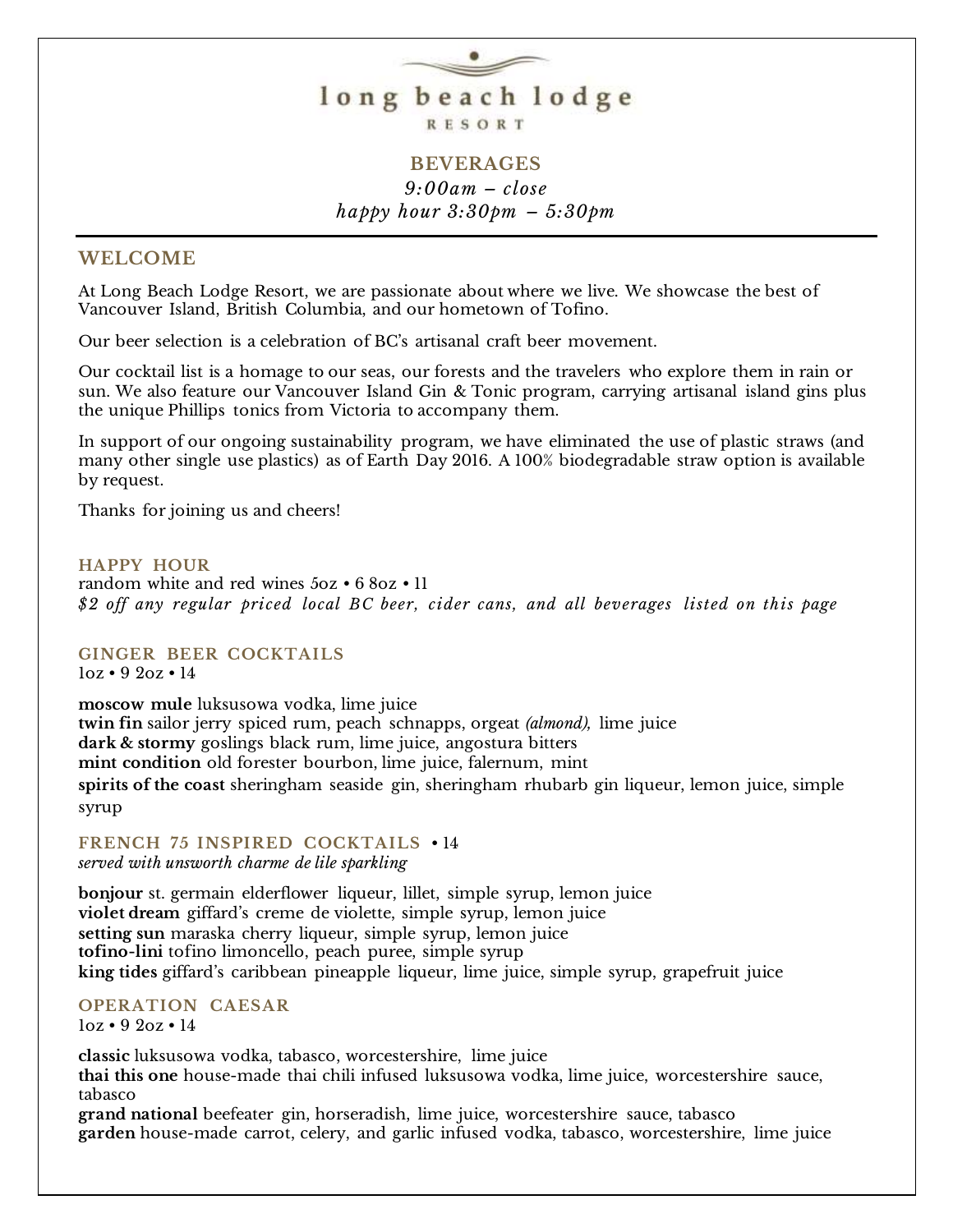### **HOUSE COCKTAILS** • 16 *minimum 2oz*

**TOFINO SOUR** sailor jerry spiced rum, falernum, orgeat*,* citrus, angostura bitters, ms. better's bitters miraculous foamer

**SHERINGHAM SHAFT** espresso, vodka, sheringham distillery coffee liquor, butter ripple schnapps, cream

**AFTERNOON BLISS** arbutus blue gin, galliano vanilla, lavender syrup, lemon juice, earl grey tea

**BELT OF VENUS** el jimador tequila, crème de violette, lime juice, simple syrup, cranberry juice

**LOST IN THE WOODS** cedar smoked glass, house-made spruce tip infused beefeater gin, cinzano rosso, amaro nonino, bittercube cherry bark vanilla bitters

**CHOCO MASALA** old forester bourbon, chai tea syrup, angostura chocolate bitters

**IT'S CHILI OUT THERE** house-made thai chili infused luksusowa vodka, giffard's pineapple liqueur, cilantro, lime juice, simple syrup, mango juice

**SUNNY SOMEWHERE** luksusowa vodka, tofino limoncello, lemon juice, simple syrup, peach puree, mint, soda

### **BARTENDER'S CHOICE** • 14 premium liquor • 18

a random cocktail created by your bartender. all we ask is for a spirit choice and what you don't like. drink at your own risk

### LUMETTE NON-ALCOHOLIC COCKTAILS  $\cdot$  10

*lumette was born out of the admiration of all things natural and a love for cocktail culture. their non-alcoholic london dry and bright light alt -spirits are distilled from a bounty of botanicals giving you the versatility of an aromatic spirit, without the alcoh ol*

**LIGHT BRIGHT** lumette bright light alt-gin, grapefruit juice, lemon juice, simple syrup, soda

**LAVENDER 75** lumette london dry alt-gin, lemon juice, lavender syrup, soda

**THE VIRGIN TIKI** lumrum alt-rum, lemon juice, orgeat, ms. Better's bitters miraculous foamer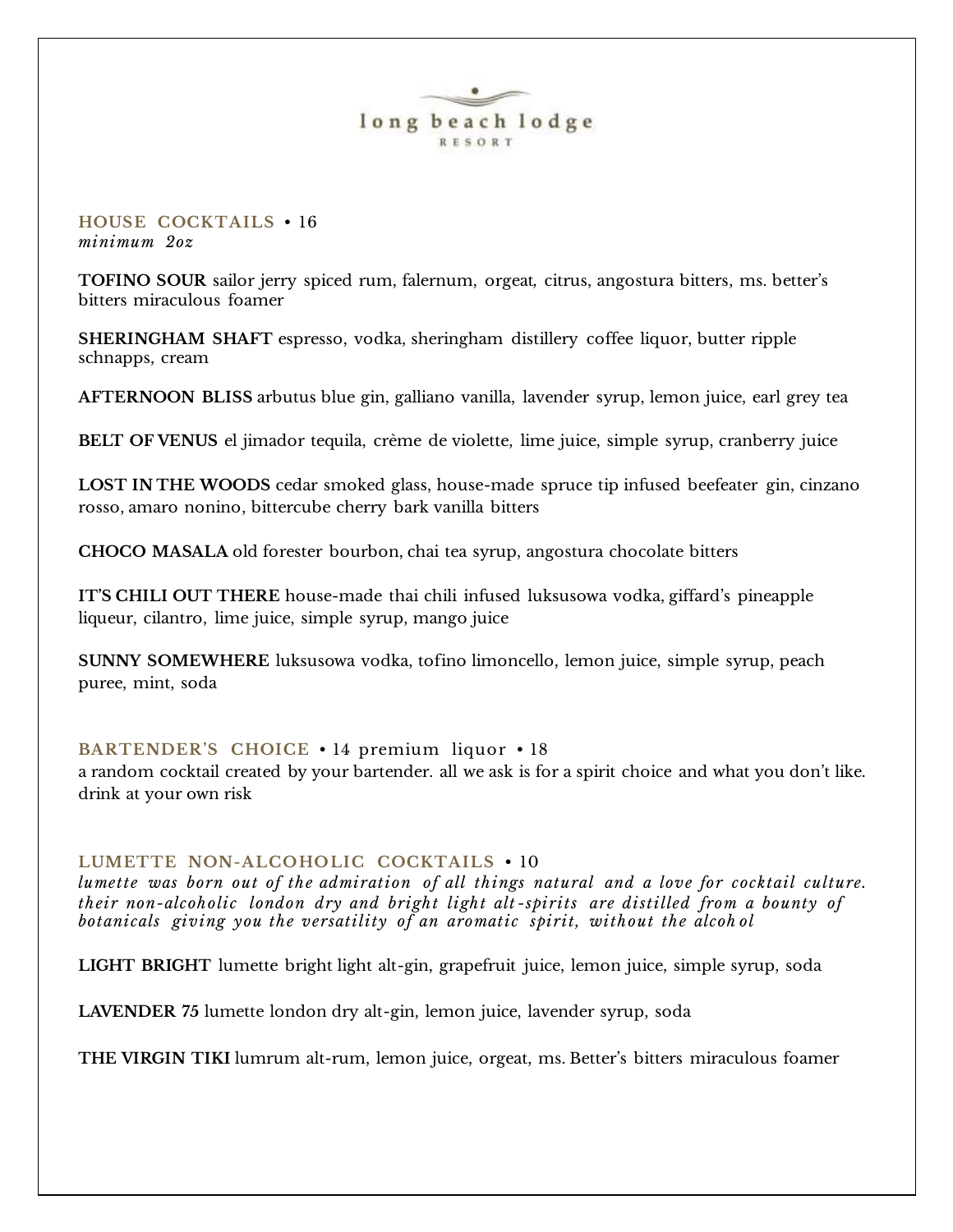### $\curvearrowleft$ long beach lodge RESORT

 $\bullet$ 

### **BEER**

*draft* **phillips tilt lager** *or* **feature draft beer, phillips brewery victoria, bc**  glass *(355ml)* • 7 proper imperial pint *(568ml)* • 10

### **feature can beer** • *(ask your server for details)*

| $\bullet$ 9 |
|-------------|
|             |
| $\bullet 7$ |
|             |
| $\bullet$ 9 |
|             |
| $\bullet$ 9 |
|             |
| $\bullet$ 9 |
|             |
| $\bullet$ 9 |
|             |
| $\bullet$ 9 |
|             |
| $\bullet$ 9 |
|             |
| $\bullet$ 9 |
|             |
| $\bullet$ 9 |
|             |
| $\bullet$ 9 |
|             |
| $\bullet$ 9 |
|             |
| $\cdot$ 11  |
|             |
|             |
| $\cdot$ 11  |
|             |

| gluten free<br>glutenburg blonde<br>4.5% 473ml   | $\cdot$ 11 | cider<br>nordic semi dry apple cider<br>5% 500ml bottle | $\bullet$ 14 |
|--------------------------------------------------|------------|---------------------------------------------------------|--------------|
| non-alcoholic<br>partake blonde<br>$0.3\%$ 355ml | $\cdot 6$  |                                                         |              |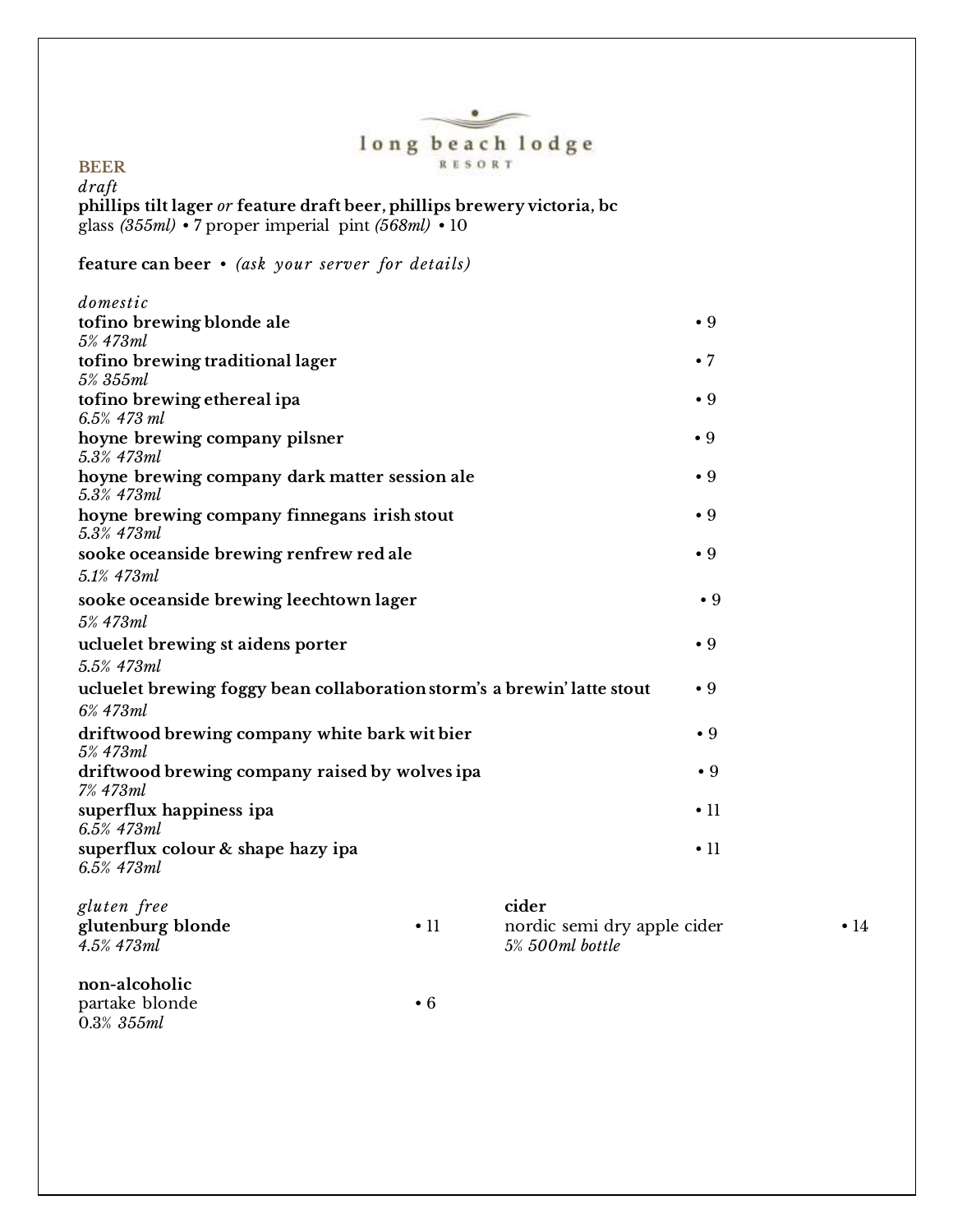

**BC BY THE GLASS** *2.5oz | 5oz | 8oz | bottle*

### **WHITE**

**random white** • 4 | 8 | 13 | 40

**burrowing owl chardonnay** 2019 *(okanagan valley)* **•** 7 | 13 | 19 | 63 *vibrant chardonnay with a fresh nose of crisp green apple, peach, mango, banana, and pear with some complex notes of nut, popcorn, butter and caramel*

**quails gate dry riesling** 2020 *(kelowna, okanagan)* • 5 | 10 | 14 | 45 *aromas of lime, green apple and stone fruit emerge first on the nose, with hints of citrus blossom and pineapple*

**alderlea** pinot gris 2021 *(cowichan valley, vancouver island)* • 6 | 11 | 17 | 52 *alderlea's signature skin-contact winemaking style results in a dry, rose-coloured wine, showing aromas of peach, and apricot, with a balanced mouth-feel and flavours of tangerine, orange and mango*

**lock & worth** sauvignon blanc/Semillon 2021 *(narmana, okanagan)* • 6 | 11 | 17 | 52 *focused, lithe and dry, a very crunchy & herbal vegetal citrus pith, lemon verbena, hay. dry and fresh, unfined & unfiltered*

### **ROSÉ**

**unsworth** 2020 *(mill bay, vancouver island)* **•** 6 | 11 | 17 | 52 *this dry rosé has vibrant aromas of wild strawberries and cranberries on the nose that reveal flavors of rainier cherries, rhubarb, and red apple on the palate*

### **BUBBLES**

**unsworth** "charme de i'Ile" nv *(cowichan valley, vancouver island)* • 12 | 60 *made using the charmat method- a blend of organic pinot noir, pinot gris & sauvignette. bright green apple & citrus, wet stone minerality, great balance, dry & crisp*

#### **RED**

**random red** • 4 | 8 | 13 | 40

**spearhead** pinot noir cuvee 2018 *(kelowna, okanagan)* • 7 | 14 | 21 | 70 *intense flavors of blueberry, blackberry, and wild flowers followed by more black fruit and hints of baked thyme and field mushrooms. the texture is juicy and soft with a long finish*

**burrowing owl** cabernet franc 2018 *(oliver, okanagan)* • 7.5 | 15 | 23 | 73 *a complex, powerful yet elegant wine. medium bodied and elegant on the palate with crisp acidity, ripe medium tannins and intense raspberry, currant, mixed berries and some complex shortbread, burlap, mint infused dark chocolate and pink peppercorn with a long finish*

**hester creek** syrah 2019 *(oliver, okanagan)* • 6 | 12 | 18 | 58 *presents loads of black cherry, cocoa and white pepper aromas highlighted with floral and wild sagebrush notes. a full palate follows of ripe lapin cherry and cassis along with smoky bacon, dark roast coffee, and fresh peppercorns. a lengthy finish with fine grained tannins. a savoury and sensory delight*

**lake breeze** meritage 2018 *(naramata bench, okanagan)* • 5.5 | 11 | 16 | 53 *this blend is full-bodied with a complex combination of red & black fruits with hints of vanilla & spice. wellstructured with ripe tannins*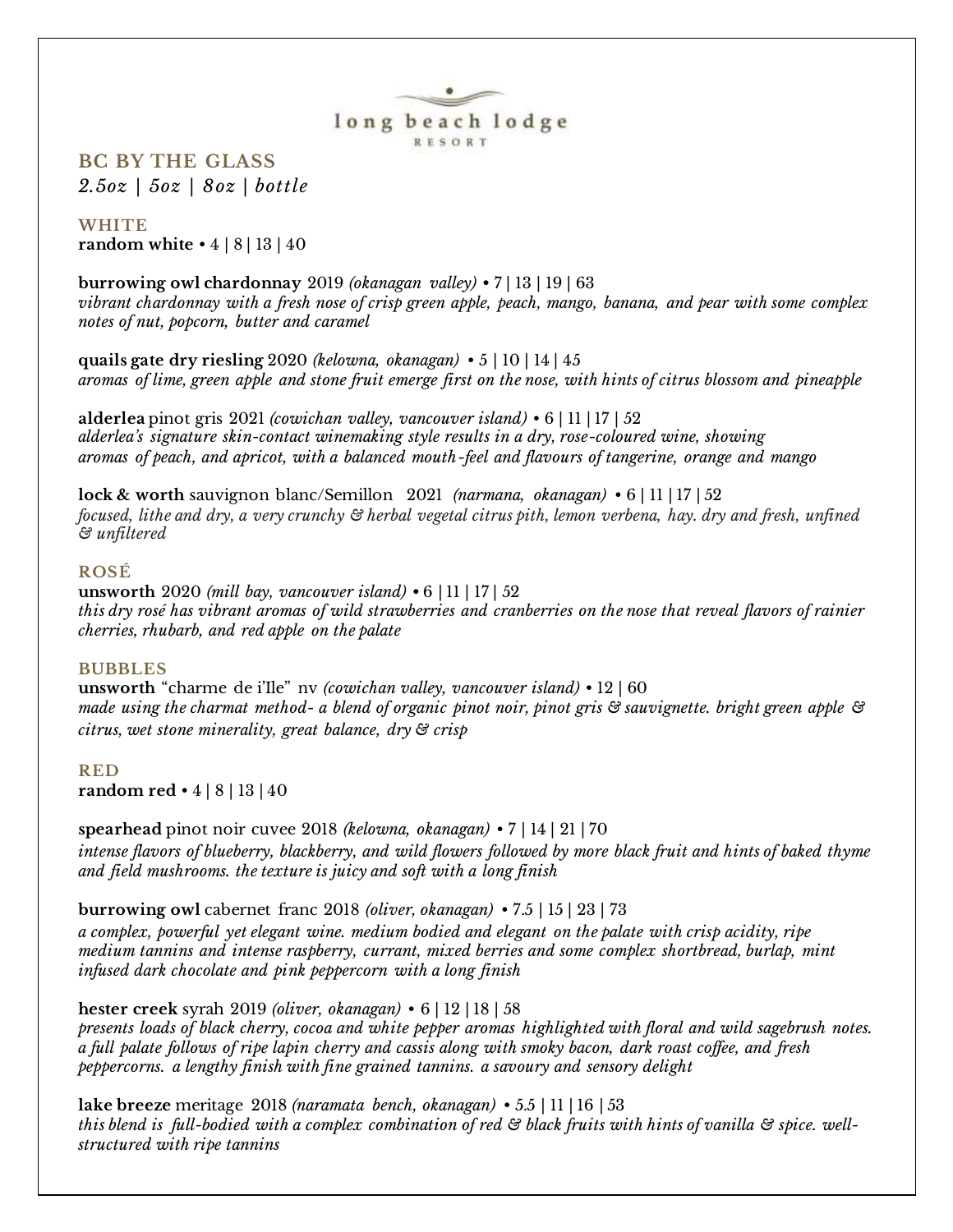# $\begin{array}{c}\n\textbf{long}\ \textbf{begin}\n\textbf{long}\ \textbf{long}\ n\end{array}$

 $\bullet$ 

### **WHITE**

| by the bottle                                               |              |
|-------------------------------------------------------------|--------------|
| lake breeze sauvignon blanc 2018 (naramata bench, okanagan) | •48          |
| wine makers cut sauvignon blanc 2020 (oliver, okanagan)     | $\bullet$ 45 |
| lake breeze pinot blanc 2019 (naramata bench, okanagan)     | •48          |
| narrative chenin blanc 2019 (okanagan valley)               | $\bullet$ 45 |
| summerhill organic pinot gris 2021 (okanagan valley)        | $\bullet$ 45 |
| stags hollow albarino 2020 (okanagan falls, okanagan)       | $\bullet 55$ |
| 50th parallel gewurztraminer 2019 (okanagan valley)         | $\bullet$ 45 |
| alderlea pinot gris 2020 (vancouver island)                 | $\cdot 52$   |
| laughing stock pinot gris 2020 (naramata bench, okanagan)   | $\cdot$ 50   |
| alderlea sauvignon blanc 2021 (vancouver island)            | $\cdot$ 50   |
| quails gate "clone 49" riesling 2020 (kelowna, okanagan)    | $\bullet$ 55 |
| red rooster riesling 2018 (naramata bench, okanagan valley) | $\cdot$ 40   |
| phantom creek estate riesling 2018 (oliver, okanagan)       | $\cdot 70$   |
| burrowing owl viognier 2018 (oliver, okanagan)              | $\cdot 70$   |
| la frenz viognier 2108 (naramata bench, okanagan)           | $\cdot 60$   |
| joie "noble blend" 2020 (naramata bench, okanagan)          | $\bullet$ 55 |
| burrowing owl chardonnay 2019 (oliver, okanagan)            | $\cdot 63$   |
| blue mountain chardonnay 2019 (okanagan falls, okanagan)    | $\bullet 55$ |
| checkmate "capture" chardonnay 2017 (oliver, okanagan)      | •140         |
| checkmate "queen taken" chardonnay 2017 (oliver, okanagan)  | •180         |
| ricco bambino muscat 2018 (kelowna, okanagan)               | $\bullet$ 45 |
| roche "arome" schromberuger 2017 (kelowna, okanagan)        | $\cdot$ 50   |

### **RED**

| by the bottle                                                            |              |
|--------------------------------------------------------------------------|--------------|
| gray monk pinot noir 2020 (okanagan valley)                              | •48          |
| foxly reserve pinot noir 2019 (naramata bench, okanagan)                 | $\cdot 65$   |
| spearhead "cuvee" pinot noir 2019 (kelowna, okanagan)                    | $\cdot 70$   |
| blue mountain pinot noir "reserve cuvee" 2019 (okanagan falls, okanagan) | $\bullet 75$ |
| martins lane "simes vineyard" pinot noir 2016 (naramata bench, okanagan) | $\cdot 160$  |
| burrowing owl cabernet franc 2018 (oliver, okanagan)                     | $\cdot 73$   |
| le vieux pin "equinox" cabernet franc 2016 (oliver, okanagan)            | •220         |
| summerhill organic cabernet franc 2019 (okanagan valley)                 | $\cdot$ 50   |
| gray monk "odyssey" cabernet sauvignon 2018 (okanagan valley)            | $\bullet 55$ |
| dessert hills cabernet sauvignon 2018 (black sage bench, oliver)         | $\cdot 65$   |
| checkmate "opening gamit" merlot 2016 (oliver, okanagan)                 | $\cdot$ 190  |
| lake breeze meritage 2018 (naramata bench, okanagan)                     | $\cdot$ 53   |
| vanessa vineyard "right bank" red meritage 2016 (similkameen valley)     | $\bullet$ 85 |
| covert farms "amicita" meritage blend 2017 (okanagan valley)             | $\bullet$ 75 |
| echo bay "synoptic" meritage blend 2018 (okangan falls, okanagan)        | $\cdot 80$   |
| plot vineyards "neighbor" red blend 2018 (okanagan valley)               | $\bullet 55$ |
| black hills "note bene" meritage blend 2018 (oliver, okanagan)           | $\cdot$ 140  |
| laughing stock "portfolio" red meritage 2018 (naramata bench, okanagan)  | $\cdot 90$   |
| vanessa vineyard syrah, 2017 (similkameen valley)                        | $\cdot 90$   |
| hester creek syrah 2019 (oliver, okanagan)                               | $\cdot$ 58   |
| le vieux pin "cuvee violette" syrah 2019 (oliver, okanagan)              | $\cdot$ 90   |
| black hills carmenere 2018 (oliver, okanagan)                            | $\cdot$ 110  |
| quails gate old vines foch 2020 (west kelowna, okanagan)                 | $\bullet 55$ |
| sandhill "small lots" sangiovese 2017 (kelowna, okanagan)                | $\cdot 80$   |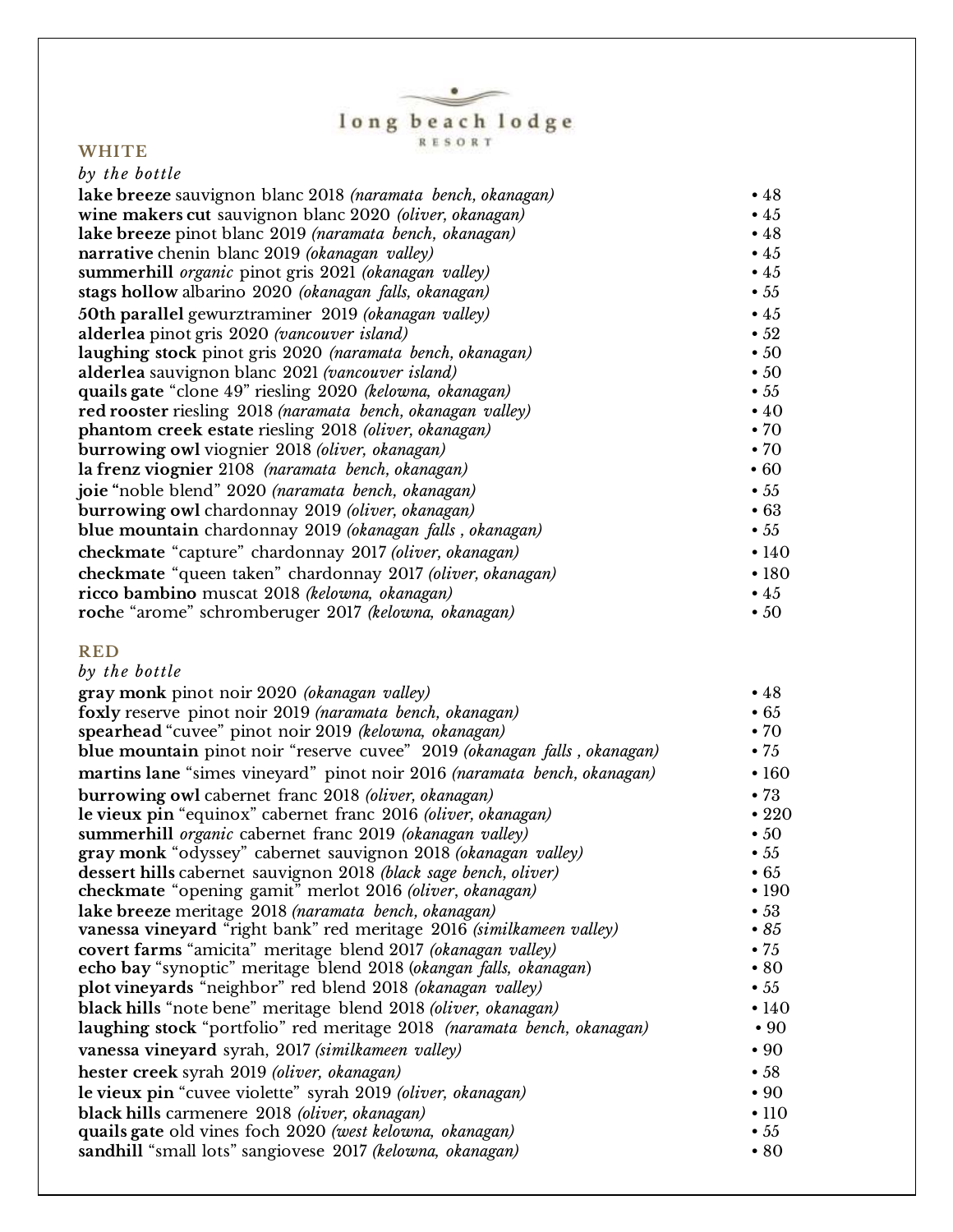### **ROSÉ**

| culmina saignee 2020 (oliver, okanagan)                                                       | $\bullet$ 58  |
|-----------------------------------------------------------------------------------------------|---------------|
| <b>blue grouse</b> "quill" rose frizzante 2021 vegan (cowichan valley, vancouver island) • 48 |               |
| foxtrot "foxly" rose 2020 (naramata bench, okanagan)                                          | $\cdot$ 50    |
| unsworth 2020 (mill bay, vancouver island)                                                    | $\bullet$ 59. |

### **SPARKLING WINE**

**summerhill cipes** blanc de blancs 2012 (*south kelowna, okanagan)* • 90 *this wine has creamy textures and toasted lees note that permeate its refined mousse, yet it has an electricity that sets it apart from most of its peers. the fruit is all estate and certified organic."*

**summerhill cipes** blanc de noir 2008 *100% organic pinot noir grapes* • 80 *(south kelowna, okanagan valley) "fine bubbles with oral, raspberry, green apple, biscuit and honey aromas. fresh, juicy, slightly foam and sweet palate with red cherry, almond, honey, toasty, citrus, baked apple favors. make in traditional method this wine is dry with extended sur lie aging.*

**unsworth** "charme de i'Ile" nv *(cowichan valley, vancouver island)* • 60 *made using the charmat method- a blend of organic pinot noir, pinot gris & sauvignette. bright green apple & citrus, wet stone minerality, great balance, dry & crisp* 

### **IMPORTED CHAMPAGNE**

| dom perignon 2010 (champagne, france)  | $\cdot$ 420 |
|----------------------------------------|-------------|
| veuve clicquot N/V (champagne, france) | $\cdot$ 175 |

#### **BC DESSERT WINE** *2oz*

| quail's gate late harvest optima 2020 <i>(okanagan, bc)</i>             | $\cdot$ 19  |
|-------------------------------------------------------------------------|-------------|
| quail's gate riesling 2019 ice wine <i>(okanagan, bc)</i>               | $\cdot$ 20  |
| venturi schulze brandenburg no.3, 2013 <i>(duncan, cowichan valley)</i> | $\cdot$ 19. |

**PORT**  *2oz*

| taylor fladgate 10 yr tawny ( <i>portugal</i> ) | $\bullet$ 19 |
|-------------------------------------------------|--------------|
| taylor fladgate 20 yr tawny (portugal)          | $\cdot$ 22   |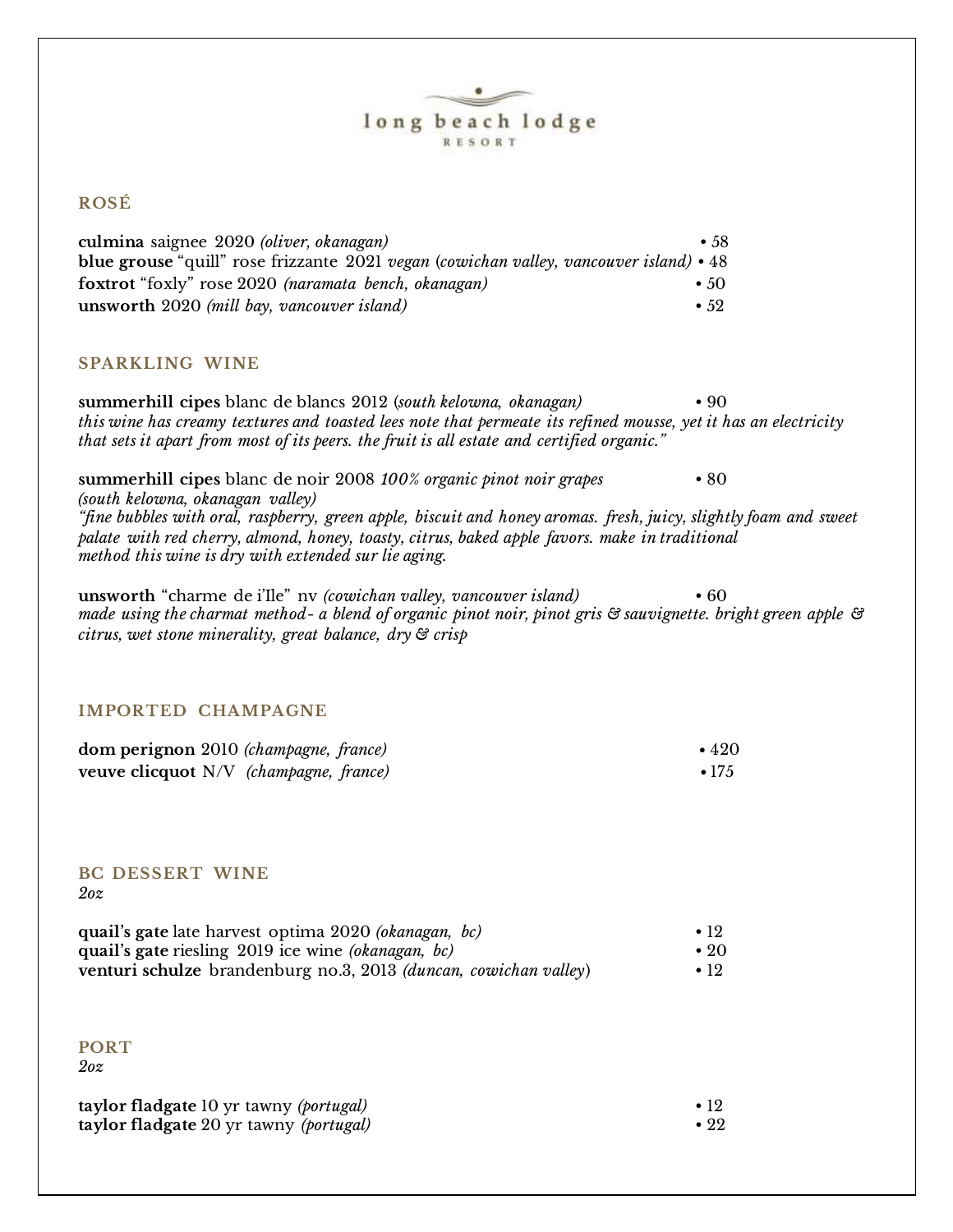**TOFINO GIN** *1oz • 8 2oz • 12 3oz martini • 16*

**rose hibiscus** tofino distillery, tofino 45% *certified organic pink gin, distinct rose flavour, hints of hibiscus* **west coast** tofino distillery, tofino 45% *non-chill filtered, traditional west coast style, blend of floral, woods, citrus notes* **old growth cedar** tofino distillery, tofino 44% *traditional west coast style gin, western red cedar tips*

**VANCOUVER ISLAND GIN** *1oz • 8 2oz • 12 3oz martini • 16*

**kazuki** sheringham distillery, shirley 43% *japanese cherry blossom, yuzu peel, cowichan valley green tea leaves, flowers* **seaside** sheringham distillery, shirley 43% *bc grains, natural botanicals, sustainable hand-harvested local winged kelp* **forest dweller coniferous aged gin** arbutus distillery, 40% *a contemporary floral gin, made with BC grain, rested on grand fir, spruce tips, pine and other foraged herbs and botanicals from vancouver island* **wild blackberry** stillhead distillery, duncan 37% *harks back to the traditional seasonal gin liqueurs of the english countryside; using local picked wild cowichan blackberries and canadian honey. not a flavoured gin and not overly sweet, this wild blackberry gin is your versatile cocktail mixer, a bramble in a bottle*

*blue gins*

**blue gin** arbutus distillery, nanaimo 40% *butterfly pea blossom, lemon verbena, rosemary, coriander* **empress 1908** victoria spirits, victoria 45% *butterfly pea blossom, grapefruit, rose petal, ginger, cinnamon bark*

*barrel aged gins*

**new tom (barrel aged)** de vine spirits, saanichton 45% *rich, amber, light fruity sweetness*

# **INTERNATIONAL GIN**

*1oz • 2oz • 3oz martini*

| beefeater         | $6 \cdot 10 \cdot 14$  |
|-------------------|------------------------|
| bombay            | $8 \cdot 12 \cdot 16$  |
| hendricks         | $11 \cdot 18 \cdot 22$ |
| tanqueray         | $8 \cdot 12 \cdot 16$  |
| hayman's sloe gin | $8 \cdot 12 \cdot 16$  |

PHILLIPS FERMENTORIUM TONICS FROM VICTORIA BC *add to beverage 237ml can • 1.25*

**artisanal dry** *classic style tonic, clean & crisp* **mint & cucumber** *strong cucumber & soft mint from cold water steeping*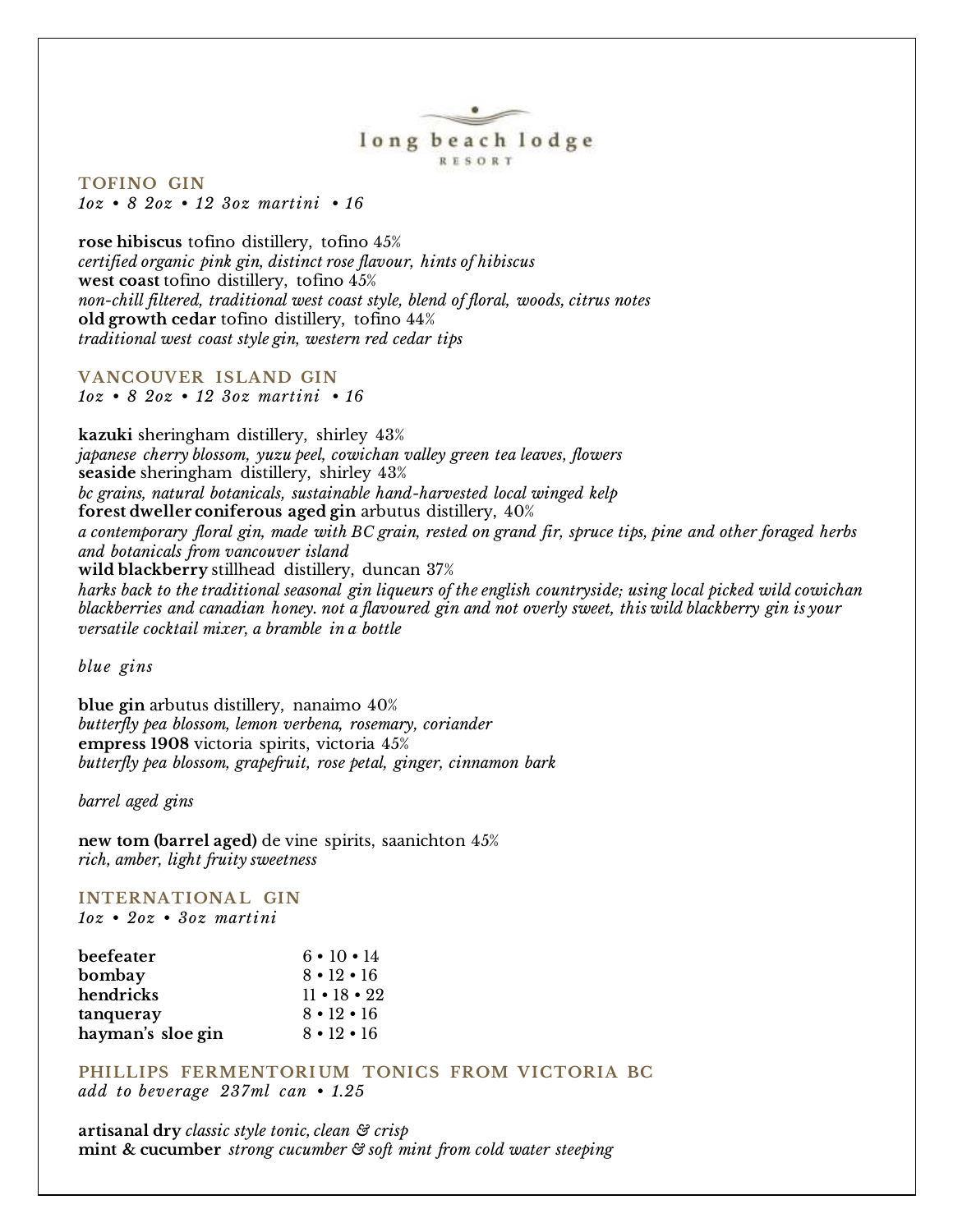### **TOFINO VODKA** *1oz • 2oz • 3oz martini*

### **TEQUILA & MEZCAL**

### *1oz • 2oz*

| espresso                                             | $8 \cdot 19 \cdot 16$ |
|------------------------------------------------------|-----------------------|
| tofino distillery, tofino (certified organic wheat & |                       |
| barley)                                              |                       |
| classic                                              | $8 \cdot 12 \cdot 16$ |
| tofino distillery, tofino (grains)                   |                       |
| jalapeno                                             | $8 \cdot 12 \cdot 16$ |
| tofino distillery, tofino                            |                       |

#### **VANCOUVER ISLAND VODKA** *1oz • 2oz • 3oz martini*

| prime one                                 | $8 \cdot 12 \cdot 16$ |
|-------------------------------------------|-----------------------|
| stillhead distillery, duncan (100% wheat) |                       |

### **INTERNATIONAL VODKA**

*1oz • 2oz • 3oz martini*

| luksusowa (potato)                  | $6 \cdot 10 \cdot 14$  |
|-------------------------------------|------------------------|
| $\arg\cos\left(\text{wheat}\right)$ | $11 \cdot 18 \cdot 22$ |
| ketel one (wheat)                   | $8 \cdot 12 \cdot 16$  |
| tito's handmade (corn)              | $8 \cdot 12 \cdot 16$  |

### **RUM**

*1oz • 2oz*

### **amber & dark rum**

| flor de caña 5 yr   | $6 \cdot 10$  |
|---------------------|---------------|
| flor de caña 18 yr  | $12 \cdot 20$ |
| goslings black seal | $7 \cdot 11$  |
| lambs navy dark rum | $7 \cdot 10$  |

### **demerara & spiced rum**

| lemon hart               | $6 \cdot 10$ |
|--------------------------|--------------|
| sailor jerry navy spiced | $6 \cdot 10$ |

### **white rum**

| cachaça 51        | $7 \cdot 11$ |
|-------------------|--------------|
| flor de caña 4 yr | $6 \cdot 10$ |

| sombra mezcal      | $11 \cdot 18$ |
|--------------------|---------------|
| el jimador, blanco | $6 \cdot 10$  |
| patron, silver     | $15 \cdot 26$ |
| patron, reposado   | $17 \cdot 30$ |
| patron, añeio      | $19 \cdot 34$ |

### **AMARO**

clase azul reposado

*1oz • 2oz*

| cynar                | $6 \cdot 9$  |
|----------------------|--------------|
| averna               | $8 \cdot 12$ |
| bigallet china china | $8 \cdot 12$ |
| nonino               | $8 \cdot 12$ |
| the woods (local)    | $8 \cdot 12$ |
| fernet branca        | $6 \cdot 9$  |

patron, añejo 19 • 34<br>clase azul reposado 35 • 65

### **APÉRITIF**

*2 oz • 6*

aperol campari carpano antica formula cinzano rosso sweet vermouth dubonnet lillet noilly prat dry vermouth pimm's

#### **EAU DE VIE**

*1oz • 2oz*

| absinthe, akvavit, eau de vie, grappa |               |
|---------------------------------------|---------------|
| tofino absinthe                       | $10 \cdot 18$ |
| grappa di moscato                     | $9 \cdot 14$  |
| sheringham akvavit (sooke, bc)        | $8 \cdot 12$  |

### **BRANDY**

*1oz • 2oz*

### **armagnac, brandy, cognac**

| b+b benedictine + brandy | $9 \cdot 16$  |
|--------------------------|---------------|
| st. vivant armagnac      | $12 \cdot 20$ |
| d'eaubonne vsop          | $8 \cdot 12$  |
| courvoisier vs           | $10 \cdot 16$ |
| remy martin vsop         | $16 \cdot 28$ |
|                          |               |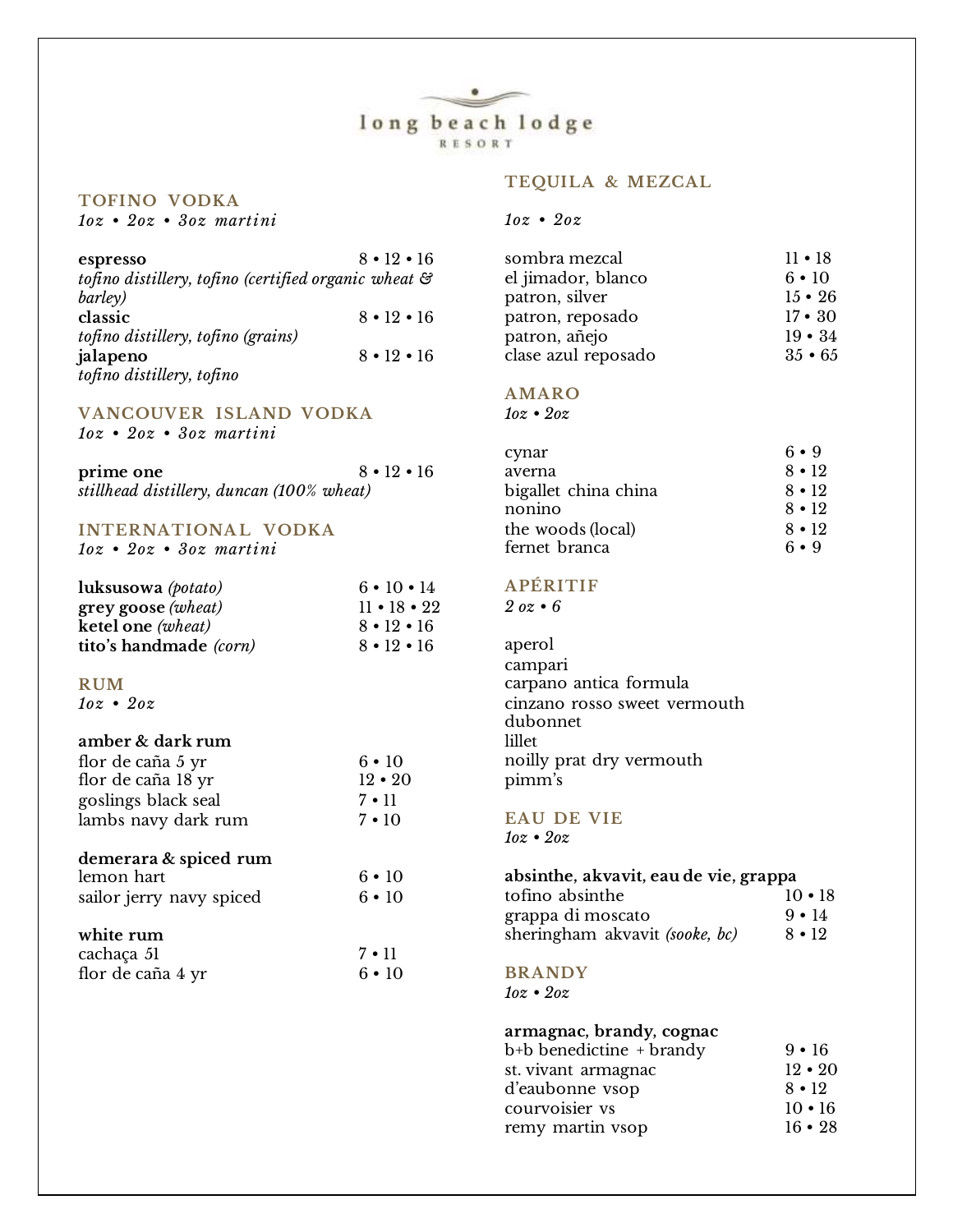$\bullet$  $\overline{\lim_{R \to 0} \lim_{R \to 0} \lim_{R \to 0} \lim_{R \to 0} \lim_{R \to 0} \lim_{R \to 0} \lim_{R \to 0} \lim_{R \to 0} \lim_{R \to 0} \lim_{R \to 0} \lim_{R \to 0} \lim_{R \to 0} \lim_{R \to 0} \lim_{R \to 0} \lim_{R \to 0} \lim_{R \to 0} \lim_{R \to 0} \lim_{R \to 0} \lim_{R \to 0} \lim_{R \to 0} \lim_{R \to 0} \lim_{R \to 0} \lim_{R \to 0} \lim_{R \to 0} \$ 

**SINGLE MALT WHISKY**

### **WHISKY** *1oz • 2oz*

| blended whisky                           |               | $10z \cdot 20z$                             |               |
|------------------------------------------|---------------|---------------------------------------------|---------------|
| chivas regal 12 yr                       | $12 \cdot 20$ |                                             |               |
| grants                                   | $6 \cdot 10$  | vancouver island                            |               |
| famous grouse smoky black                | $6 \cdot 10$  | devine, ancient grains quarter cask 12 • 20 |               |
| johnny walker gold                       | $18 \cdot 32$ |                                             |               |
|                                          |               | highlands                                   |               |
| bourbon whisky                           |               | dalmore 12 yr                               | $14 \cdot 24$ |
| booker's                                 | $8 \cdot 12$  | glenmorangie 10 yr                          | $13 \cdot 22$ |
| basil hayden's 8 yr                      | $11 \cdot 18$ | oban 14 yr                                  | $23 \cdot 40$ |
| knob creek 9 yr small batch              | $11 \cdot 18$ |                                             |               |
| maker's mark                             | $10 \cdot 16$ | islands                                     |               |
| old forester                             | $8 \cdot 12$  | highland park 12 yr                         | $14 \cdot 24$ |
| woodford reserve                         | $12 \cdot 20$ | talisker 10 yr                              | $17 \cdot 32$ |
|                                          |               |                                             |               |
| tennessee whisky                         |               | islay                                       |               |
| jack daniels                             | $7 \cdot 11$  | lagavulin 16yr                              | $22 \cdot 38$ |
| irish whisky                             |               | speyside                                    |               |
| bushmill's                               | $7 \cdot 11$  | glenfiddich 12 yr                           | $11 \cdot 18$ |
| glendalough double barrel                | $10 \cdot 16$ | glenfiddich 15 yr                           | $18 \cdot 29$ |
| jameson's                                | $7 \cdot 11$  | glenlivet 12 yr                             | $11 \cdot 18$ |
|                                          |               |                                             |               |
| rye whisky (canadian)<br>alberta premium | $6 \cdot 10$  | japan<br>nikka "from the barrel"            | $16 \cdot 28$ |
| canadian club 100% rye                   | $6 \cdot 10$  |                                             |               |
| corby lot 40                             | $6 \cdot 10$  |                                             |               |